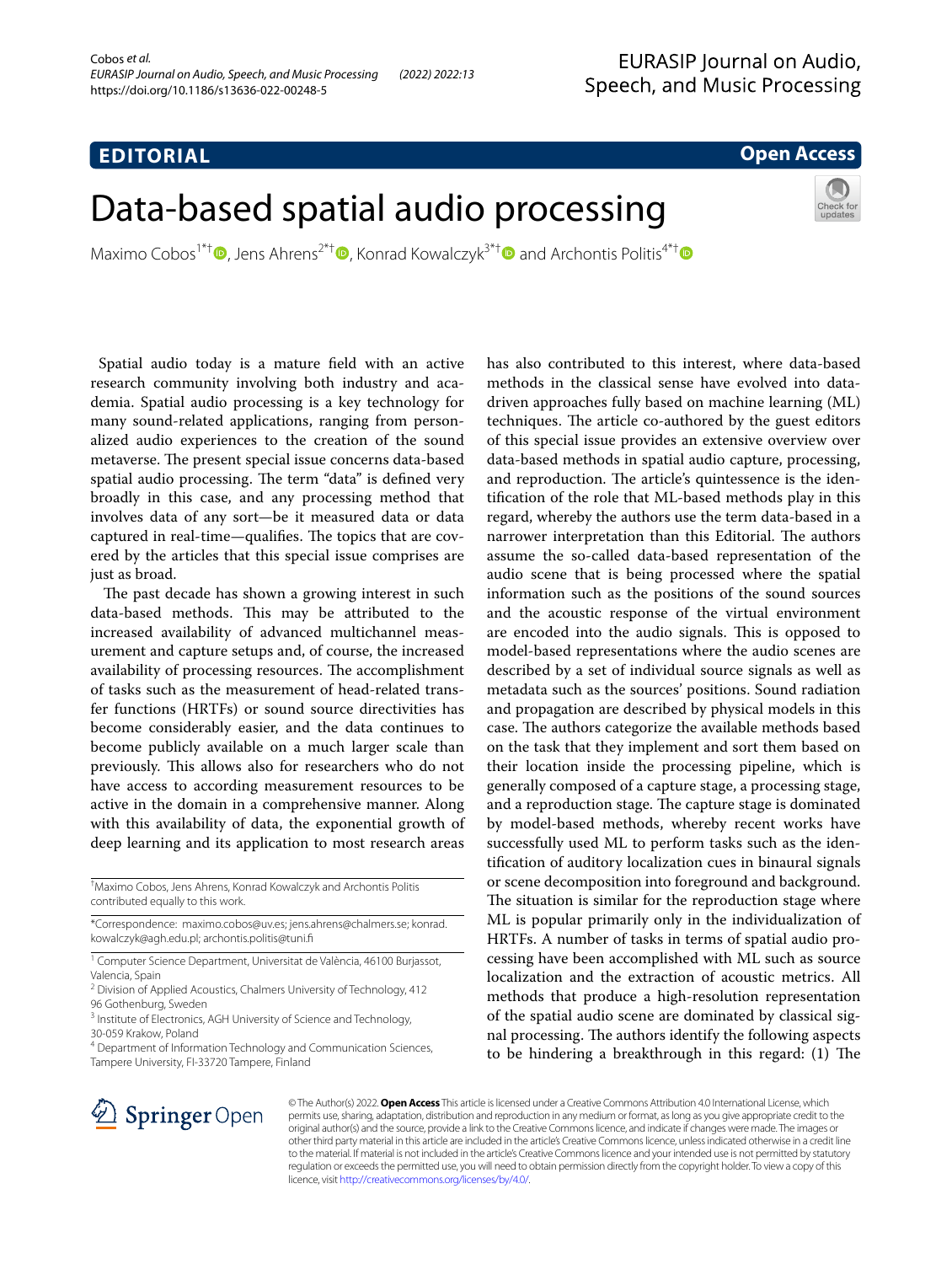lack of suitable psychoacoustic models that are applicable to a broad range of audio scenes, and (2) the very limited availability of content and the associated immense data volume that requires computation resources beyond the typical. The breakthrough of ML in the creation and processing of high-fdelity spatial audio scenes is therefore yet to occur.

A good example of the growing availability of spatial audio data is the article of Di Carlo and co-authors, which presents "dEchorate," a dataset of multichannel room impulse responses (RIRs) measured in a cubic room. This is the first publicly available dataset of RIRs including annotations of the timings of early echoes as well as positions from microphones, real, and image sources for different configurations. The dataset features 1800 RIRs obtained from 6 arrays of 5 microphones each, 6 sound sources, and 11 diferent acoustic conditions. Such data along with its accompanying information and software utilities can be an excellent research resource for echoaware audio processing, room-geometry estimation, learning-based RIR estimation, and algorithm validation considering a variety of realistic conditions.

Binaural technology has experienced a surge in popularity in recent years. In particular, the perception of the spatial location is an important aspect of binaural rendering in a breadth of audio and multimedia applications, including gaming, virtual, and augmented reality. For natural spatial hearing, personal HRTFs should be used as they depend on the anthropometric parameters of an individual. The most common approach to obtain personal HRTFs is to directly measure the binaural responses of a listener. Alternative approaches include synthesizing HRTFs based on an individual's morphological features and an assumed model or the adaptation of the relevant spatial hearing cues for a particular listener. The article of Gutierrez-Parera et al. treats the latter issue of adjusting generic HRTFs to those of an individual, which the authors achieve by scaling inter-aural time diferences (ITDs) through anthropometric parameters. The authors perform a listening test to infer the relationship between the measured anthropometric parameters and listeners' spatial perception when using scaled versions of ITDs of generic HRTFs. Based on the results of an exploratory perceptual test, they propose a method to predict an individual's scaling factor that is applied to adapt ITDs for localization in a horizontal plane and validate their approach with another perceptual test and objective measures. An outcome of this study includes a practical method to ft ITDs of the widely used binaural dummy heads of Brüel & Kjær and Neumann.

While the localization of sources from binaural signals has been and continues to be a problem that attracts great interest, few works have focused on the localization mechanisms involved in the localization of "source ensembles" in binaural music recordings. Indeed, front-back confusions are known to be an important issue in this regard. The article by Zieliński et al. addresses the automatic disambiguation between front and back audio sources in binaural music recordings. The work is developed considering a large dataset of binaural excerpts (22,496) generated by convolving multi-track recordings with 74 sets of HRTFs. A traditional ML method and a deep learning-based method using convolutional neural networks (CNNs) are proposed and compared on the discrimination task. The article analyses the design choices of both systems and compares their performance over both HRTF-dependent and HRTF-independent scenarios, identifying also those features that provide high discrimination power within the considered framework. The result of this work may lead to a better understanding of the front-back confusion problem, paving the way towards future location-aware binaural music search and retrieval systems.

Binaural rendering of real spatial sound scenes is a core component of immersive audio and audio for virtual and augmented reality. It also enables to auralize concert recordings and sports events with a high level of perceptual immersion. Traditionally, such a sound reproduction task has been dominated by recording devices equipped with spherical microphone arrays and the associated spatial transformation of their recordings to integrate HRTF information, as done, e.g., in Ambisonics. The basic approach consists in capturing the spatial sound feld, transforming the recorded multichannel signals into the spherical harmonic domain, referred to as encoding, and reproducing the encoded signals over headphones using inverse spherical harmonic transform followed by weighting with HRTFs for the corresponding directions. This processing pipeline has been studied extensively in the literature, with bounds in performance depending on the size and number of microphones, and optimization of the spatial transform stage informed by perceptual spatial cues. The article of Arend et al. presents a computationally efficient method for real-time binaural rendering in which instead of the encoding and decoding steps, the signals of a spherical microphone array are directly convolved with a set of precomputed FIR flters that model a linear timeinvariant system. The real-time operation even for spherical arrays of high orders is possible with this approach; however, it comes at a cost of a lower fexibility in sound feld manipulation such as rotation by an angle. As a consequence, the set of linear flters needs to be precomputed and stored for every possible head orientation of a listener. The method has been validated on two working examples.

Traditional methods for binaural reproduction of the recorded sound scenes have been developed and formulated in the spherical harmonic domain, tailored for